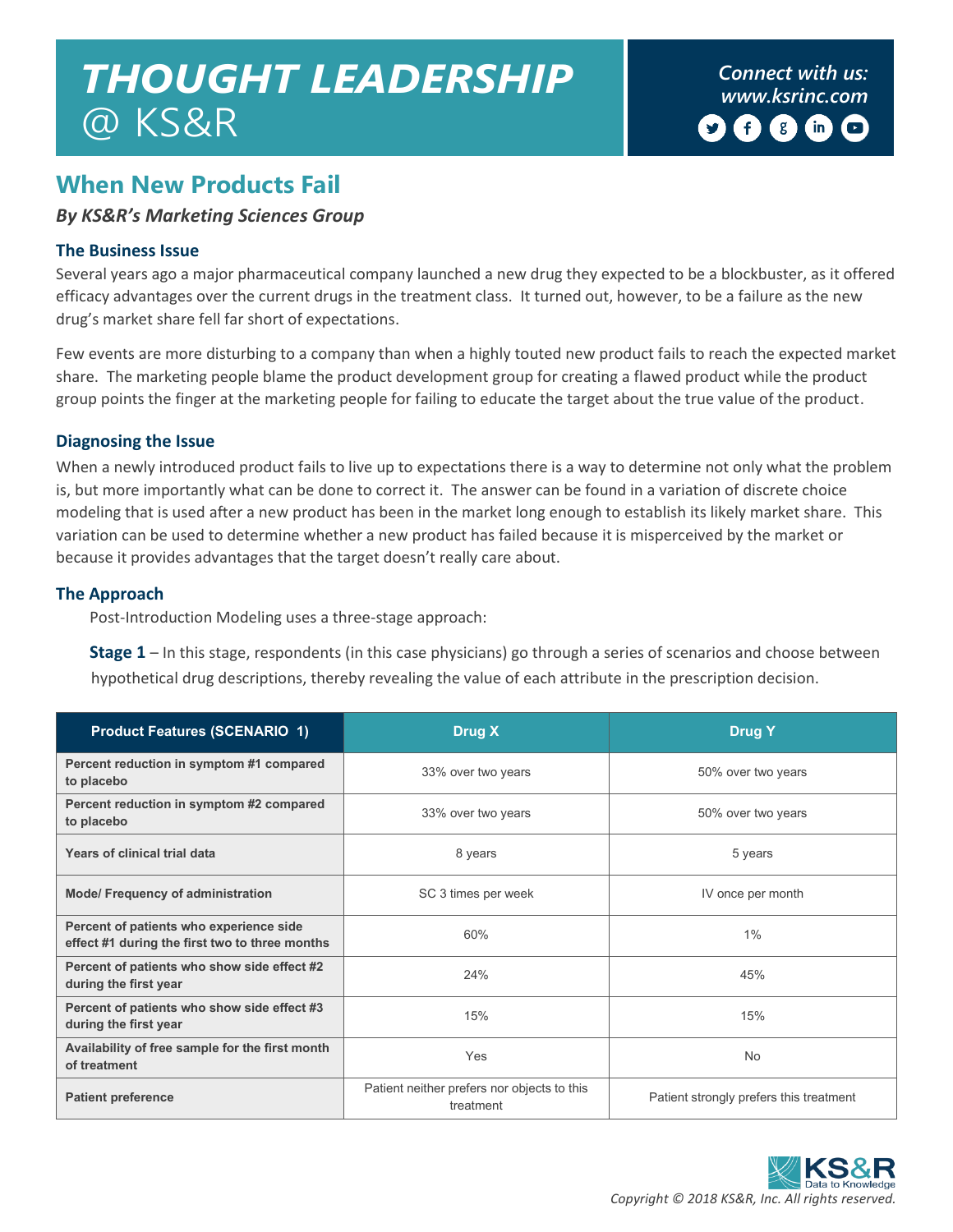#### **Hypothetical Product Scenario**

**Stage 2** – In this next stage, each respondent selects the percentage that he or she believes is closest to the actual value for each feature, revealing his or her perception of each product. In the following example, physicians indicate their beliefs about the efficacy levels of each product.

| <b>EXAMPLE DRUG FEATURE: Efficacy</b> |       |     |     |     |     |     |     |     |     |     |      |
|---------------------------------------|-------|-----|-----|-----|-----|-----|-----|-----|-----|-----|------|
| <b>Product A</b>                      | $0\%$ | 10% | 20% | 30% | 40% | 50% | 60% | 70% | 80% | 90% | 100% |
| <b>Product B</b>                      | $0\%$ | 10% | 20% | 30% | 40% | 50% | 60% | 70% | 80% | 90% | 100% |
| <b>Product C</b>                      | $0\%$ | 10% | 20% | 30% | 40% | 50% | 60% | 70% | 80% | 90% | 100% |
| <b>Product D</b>                      | $0\%$ | 10% | 20% | 30% | 40% | 50% | 60% | 70% | 80% | 90% | 100% |

#### **Efficacy Attribute Perceptions**

#### **Current Market Assessment**

**Stage 3** – In the final stage each respondent indicates the likely prescription levels for existing products after being shown the actual attribute levels for all products, allowing us to assess the impact on behavior of enhancing knowledge through a marketing campaign.

|                                                                                              | <b>Product A</b>             | <b>Product B</b>                     | <b>Product C</b>   | <b>Product D</b>   |  |
|----------------------------------------------------------------------------------------------|------------------------------|--------------------------------------|--------------------|--------------------|--|
| Percent reduction in symptom #1<br>compared to placebo                                       | 83% over two years           | 33% over two years                   | 65% over two years | 35% over two years |  |
| Percent reduction in symptom #2<br>compared to placebo                                       | 95% during the first<br>year | 33% over two years                   | 83% over two years | 38% (at 9 months)  |  |
| Years of clinical trial data                                                                 | 1 year                       | 5 years                              | 5 years            | 6 years            |  |
| <b>Mode/ Frequency of administration</b>                                                     | IV infusion once a<br>month  | IM once a week<br>SC every other day |                    | SC once a day      |  |
| Percent of patients who experience side<br>effect #1 during the first two to three<br>months | 85%                          | 25%                                  | 1%                 | 75%                |  |
| Percent of patients who show side effect<br>#2 during the first year                         | 45%                          | 5%                                   | 7%                 | <b>NA</b>          |  |
| Percent of patients who show side effect<br>#3 during the first year                         | 60%                          | 49%                                  | 12%                | 19%                |  |
| Availability of free sample for the first<br>month of treatment                              | No                           | <b>No</b>                            | No                 | No.                |  |

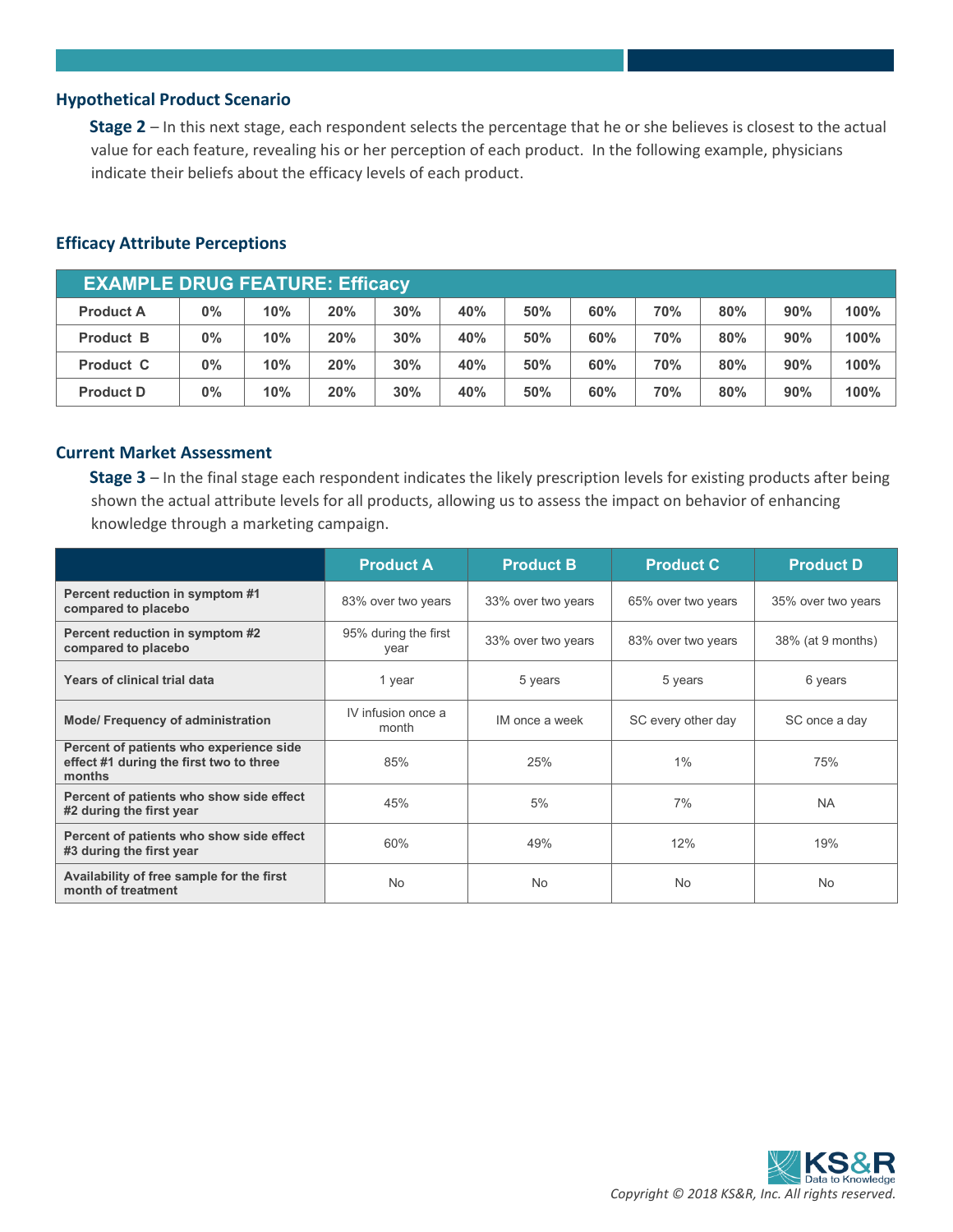## **Interpreting the Results**

After collecting this data we develop a model which combines the impact of key attributes with the values associated with each of the products in the market. This allows us to model both shares based on perceptions and shares based on actual values. This provides both diagnostics and an answer to the original question of why the shares have fallen short.

One type of diagnostic, Sensitivity Analysis, combines the importance of an attribute with actual values and so reveals the most advantageous points of emphasis in a marketing campaign. As illustrated in the following chart, the new product's Efficacy level of 75% provides a major selling point for the New Drug over Competitor B and a minor advantage over Competitor C.



The model also answers the question of whether to change the marketing campaign or the product itself. The model accomplishes this objective by contrasting shares based on perceptions with shares based on actual values. This allows us to predict what would happen in the market if physicians were better informed about the client's product.

- The result shown in Outcome Type 1 indicates that providing complete and accurate information about the new product would not increase share and suggests that the problem lies with the product itself.
- On the other hand, the results shown in Outcome Type 2 suggests that a new marketing campaign could boost shares if it can make perception match reality.





*Copyright © 2018 KS&R, Inc. All rights reserved.*